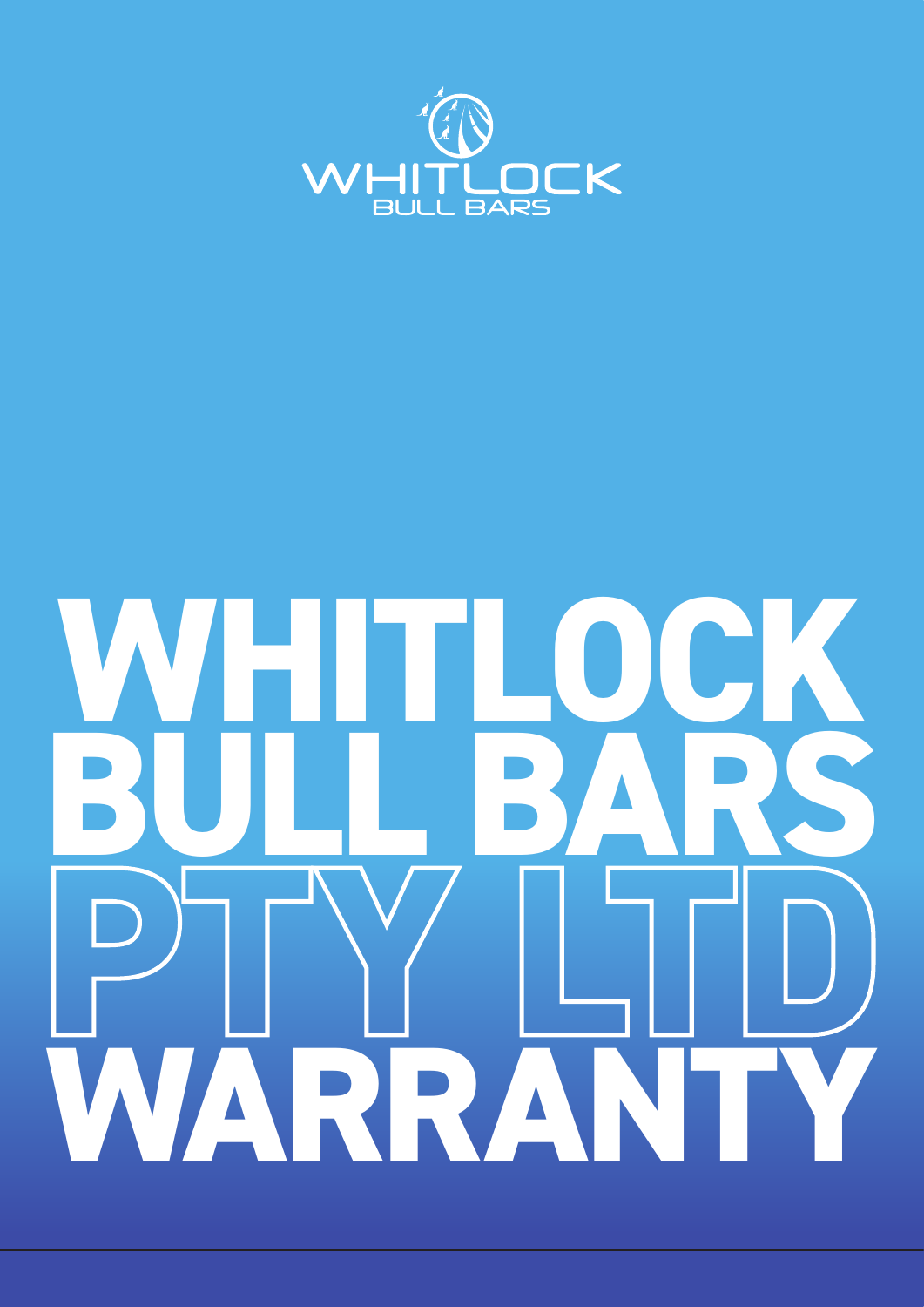

## **WARRANTY STATEMENT**

WHITLOCK BULL BARS PTY LTD (ABN 124 820 873) (WHITLOCK) PROVIDES THE FOLLOWING WARRANTY.

#### **WARRANTY**

Whitlock warrants that the Bumper / Bull Bar will be free from defects in design, fitment, materials, workmanship and performance for a period of 1 year from the date of sale of the Vehicle to the purchaser (**Warranty Period**).

Whitlock also warrants that the Bumper / Bull Bar is tested and certified at the time of manufacture as airbag compatible and rated in accordance with relevant Australian Standards and Design Rules relating to front under-run protection devices (**FUPD**).

If a defect appears in the Bumper / Bull Bar before the end of the Warranty Period and Whitlock finds the Bumper / Bull Bar to be defective in design, materials, workmanship or performance, Whitlock will:

**(a)** repair or replace the Bumper / Bull Bar free of charge.

#### **WARRANTY CLAIMS**

**1.** If a fault covered by warranty occurs, the selling dealer or the purchaser must:

**(a)** contact Whitlock's office via its contact details listed below; and

**(b)** allow Whitlock or a Whitlock representative to inspect and test the Bumper / Bull Bar in situ on the Vehicle on which it is installed.

**NOTE:** Removal of the Bumper / Bull Bar without authorisation will void this warranty.

#### **EXCLUSIONS**

THE WARRANTY WILL NOT APPLY WHERE:

**(a)** the Bumper / Bull Bar has been installed incorrectly or in contradiction of the fitting instructions supplied;

**(b)** the Bumper / Bull Bar has been modified by someone other that Whitlock or an authorised Whitlock representative;

**(c)** Whitlock cannot establish any fault in the Bumper / Bull Bar after testing and inspection;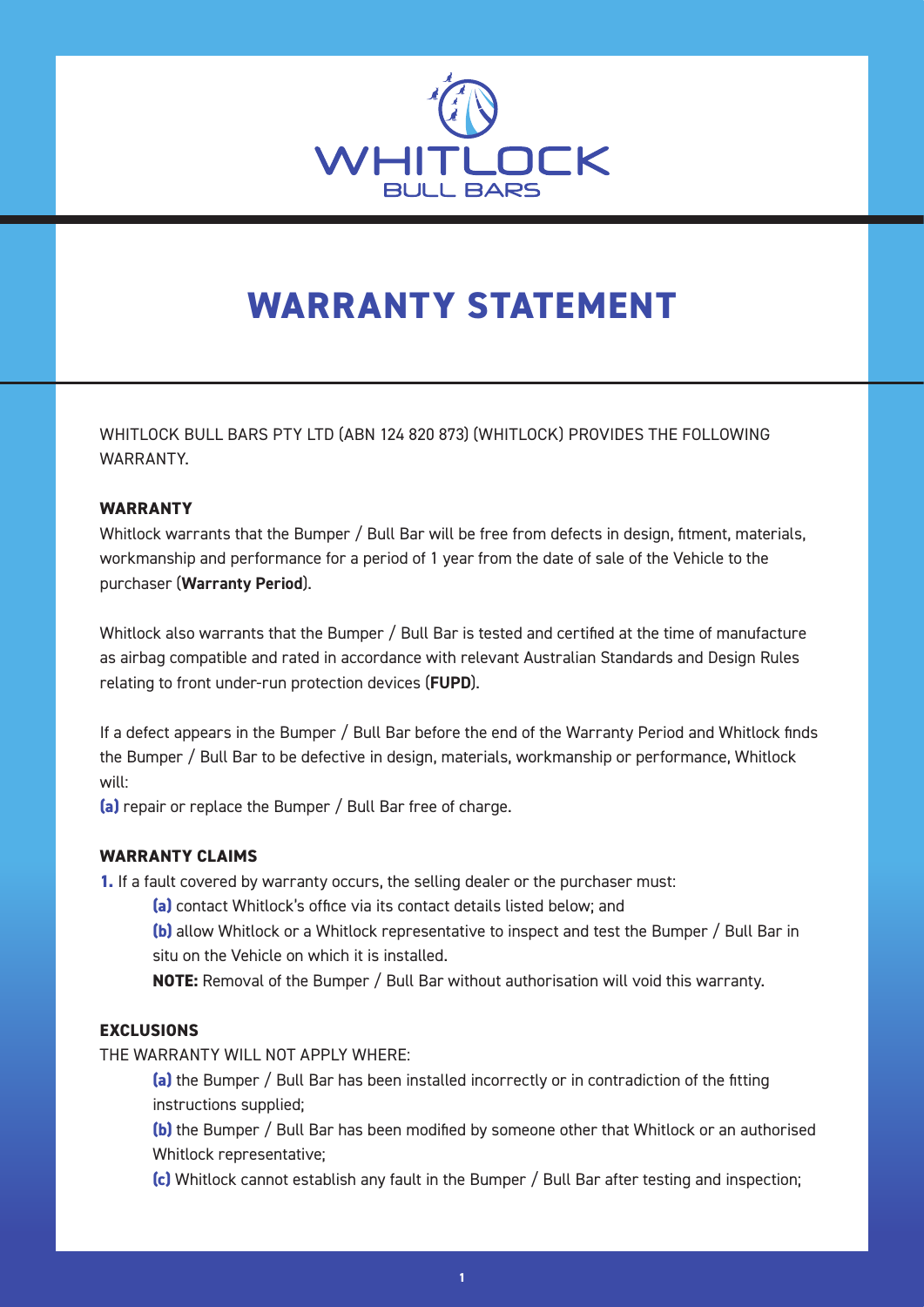

**(d)** the alleged defect in the Bumper / Bull Bar is within acceptable industry variances and/or tolerances allowed by law;

**(e)** the Bumper / Bull Bar has been installed on a vehicle for which it is not designed;

**(f)** the Bumper / Bull Bar has been used other than for the purpose for which it was designed, and/or has been used in excess of stated or recommended load ratings; or

**(g)** a claim is made for damage which constitutes normal wear and tear.

### **IMPORTANT:**

#### **TOW PIN INFORMATION**

The tow pin fitted to the Bumper / Bull Bar is designed to allow recovery of the empty or laden Vehicle, in situations where the Vehicle is unable to move forward under its own power. This can include wet and muddy surfaces, where the wheels of the Vehicle have sunken to a level causing immobility.

This warranty covers damage caused by towing in the above situations, including damage to:

- **(a)** the Bumper / Bull Bar;
- **(b)** the tow pin and its mounting box;
- **(c)** the mounting plate supporting the tow box and the Bumper / Bull Bar; and
- **(d)** the chassis plates and their mounting bolts.

**HOWEVER,** IF THE VEHICLE HAS SUNK TO A DEPTH WHERE WHEEL RIMS ARE SUBMERGED, THEN **CAREFUL CONSIDERATION** MUST BE GIVEN TO THE FOLLOWING:

**(a)** being completely immobilised is a serious situation, and careful assessment of appropriate recovery methods is essential.

**(b)** users should:

**(i)** unload the Vehicle prior to recovery if possible.

**(ii)** use a suitable loading chain (at least a 10mm loading chain, with breaking load of approx. 15 tonnes).

**(iii)** stay well clear during recovery, as chain breaks can be violent. Cables and recovery straps can easily exceed the strength of a loading chain.

**(c)** if using road working equipment to recover the Vehicle, be aware that huge pulling power can be generated by some equipment (sometimes well in excess of 50 tonnes). These vehicles are typically fitted with large diameter cable or chains and should be avoided.

**(d)** if the Vehicle has sunk to a point where any part of the underside of the Vehicle is resting or near to resting on the ground, a professional recovery company must be engaged. The decision to engage a professional recovery firm rests solely with the owner / operator of the Vehicle.